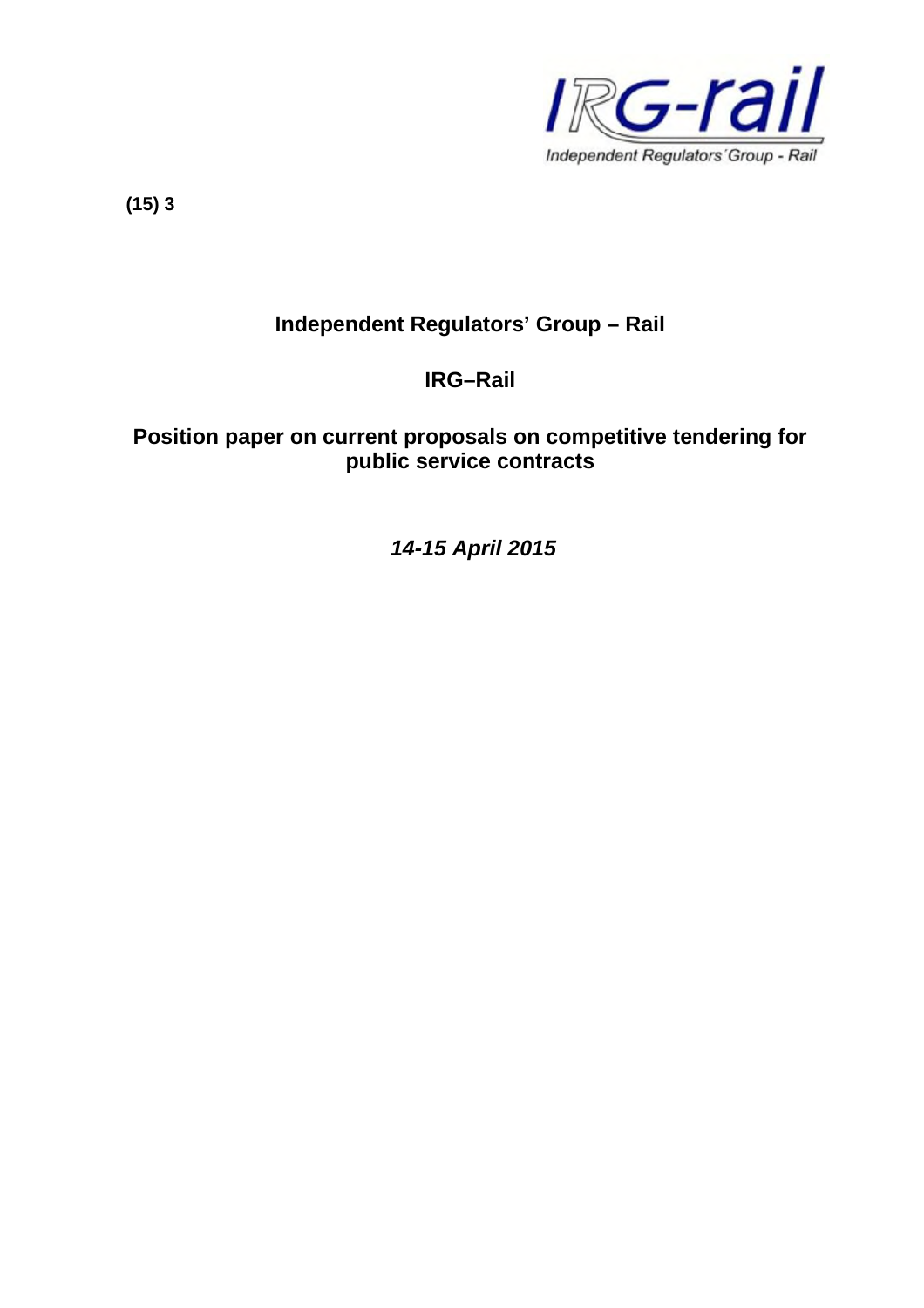

#### **I. Executive summary**

- 1. In its proposal to amend Regulation 1370/2007 the European Commission introduces mandatory competitive tendering for public service contracts as an integral part of the  $4<sup>th</sup>$  railway package, to improve transparency, allow fair competition and eliminate the potential for discrimination.
- 2. IRG-Rail considers that competition in the provision of rail services can provide a powerful incentive, and valuable benchmark, for improvements in efficiency and quality.
- 3. IRG-Rail fully endorses the Commission's original proposal for the Fourth Package to introduce, as a general rule, mandatory implementation of competitive tendering for rail public service contracts.
- 4. Any exceptions from this general rule should be limited to clearly defined and substantiated specific circumstances.
- 5. IRG-Rail has serious concerns regarding the amendments made in the European Parliament's (EP) first reading of the package in this respect. The proposals risk a permanent and broad continuation of direct award, thus impeding market opening.
- 6. IRG-Rail acknowledges the compromise proposals put forward by the Latvian presidency in January 2015 which could be a good basis for progress. Nevertheless further detail is required in places to prevent the proposed Latvian approach on competitive tendering from being misused and allow competent authorities to bypass the tender requirements. In its recent orientation debate in March 2015, the Latvian presidency pointed out that there are still controversial opinions of Member States and further compromises may be required. No details were discussed during that debate.
- 7. We encourage the Commission, Member States and MEPs to engage constructively in the negotiations, and help to secure the benefits of competition for rail users and funders.
- 8. As any possible further compromise solution within the current negotiation process will have a direct impact on regulatory bodies' work and role the IRG-Rail considers it necessary and helpful to deliver further input to the legislative process in this regard. The position paper presents our views in relation to our individual responsibilities, without, however, necessarily reflecting all individual policy positions at national level.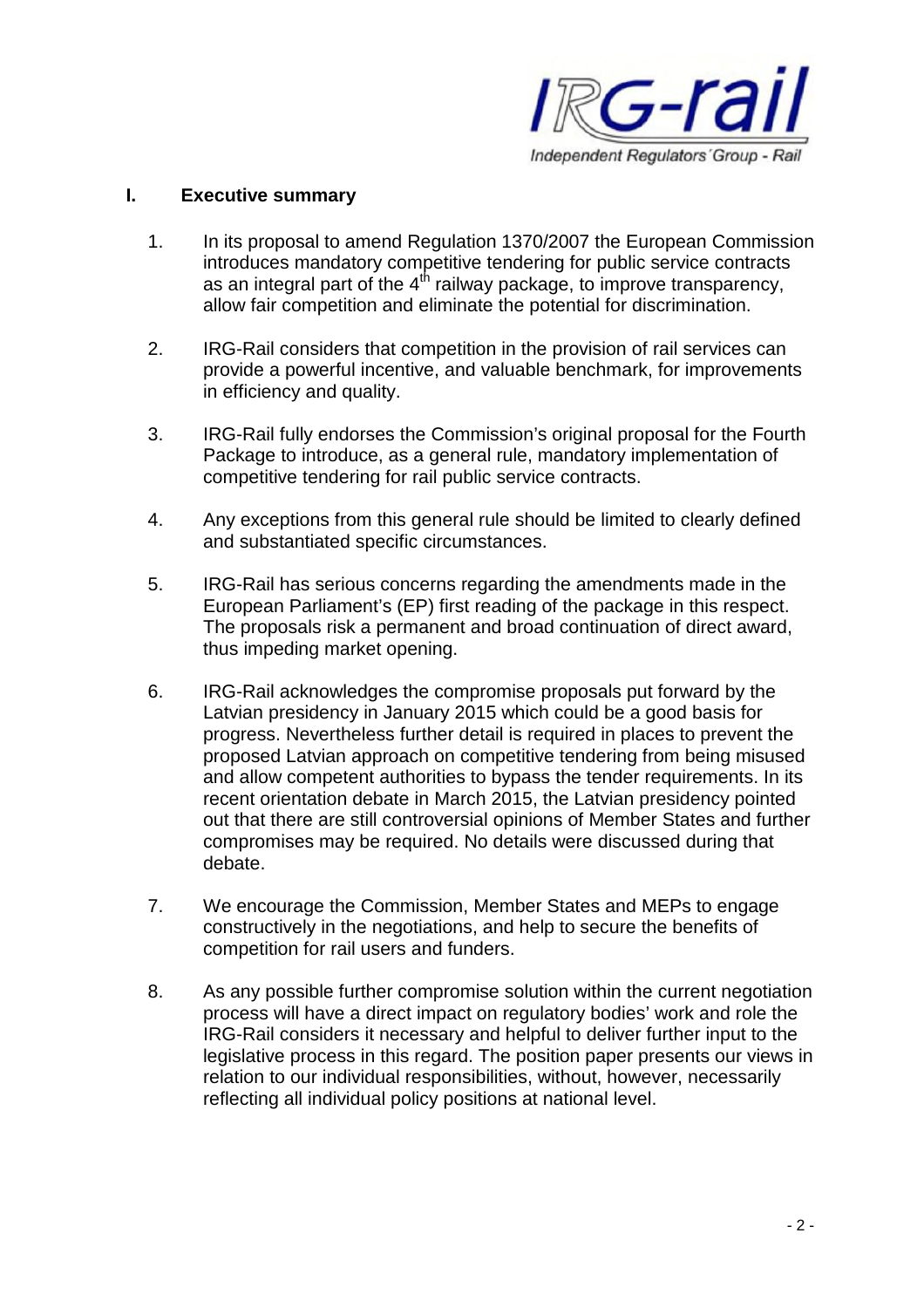

## **II. IRG-Rail position - Mandatory competitive tendering**

### *IRG-Rail supports mandatory competitive tendering as the basis for public service contracts.*

- 9. In its previous position papers, IRG-Rail stated that competitive tendering should be mandatory, and exceptions should be strictly limited to clearly defined and substantiated specific exceptions, such as emergency cases, technical specification, and exceptions based on de-minimis threshold conditions.
- 10. The EC's impact assessment provides evidence that the introduction of compulsory competitive tendering has resulted in significant savings of up to 30% for public service contracts in some Member States, and comprehensive consultation/survey results showed that 60% of participating stakeholders support opening of domestic passenger service through compulsory competitive tendering as a main tool for progressing further market integration of the rail sector.  $1$  Competitive tendering for public service contracts and the pressure of competition are likely to create incentives for bidders to offer improvements in efficiency, performance and quality of rail services. Consequently it may ensure reduced costs and maximum efficiency of public spending as public authorities are offered better value for money.
- 11. In the rail sector there are several areas where competitive tendering already has a positive impact, such as procurement of rolling stock and infrastructure. The proposed new rules will give new operators the opportunity to compete for public service contracts in order to ensure better value for money spent on public transport services, as also illustrated in the following examples:
- 12. In Sweden, all public service train operations are competitively tendered. The first round resulted in public subsidies reductions of up to  $20\%^2$ despite the lack of new entrants. $3$  The new entrants were mainly small operators and with some multinational firms such as Veolia and Arriva. In some cases, new entrants brought innovation to the railway sector, for example, BK Tag reformed the working conditions of the drivers and

 $1$  European Commission, impact assessment, http://eurlex.europa.eu/LexUriServ/LexUriServ.do?uri=SWD:2013:0012:FIN:EN:PDF

<sup>2</sup> *Gunnar Alexandersson, Rail Privatization and Competitive Tendering in Europe, 2009.*

 $3$  The reduction of subsidies is not the same over time, it decreases.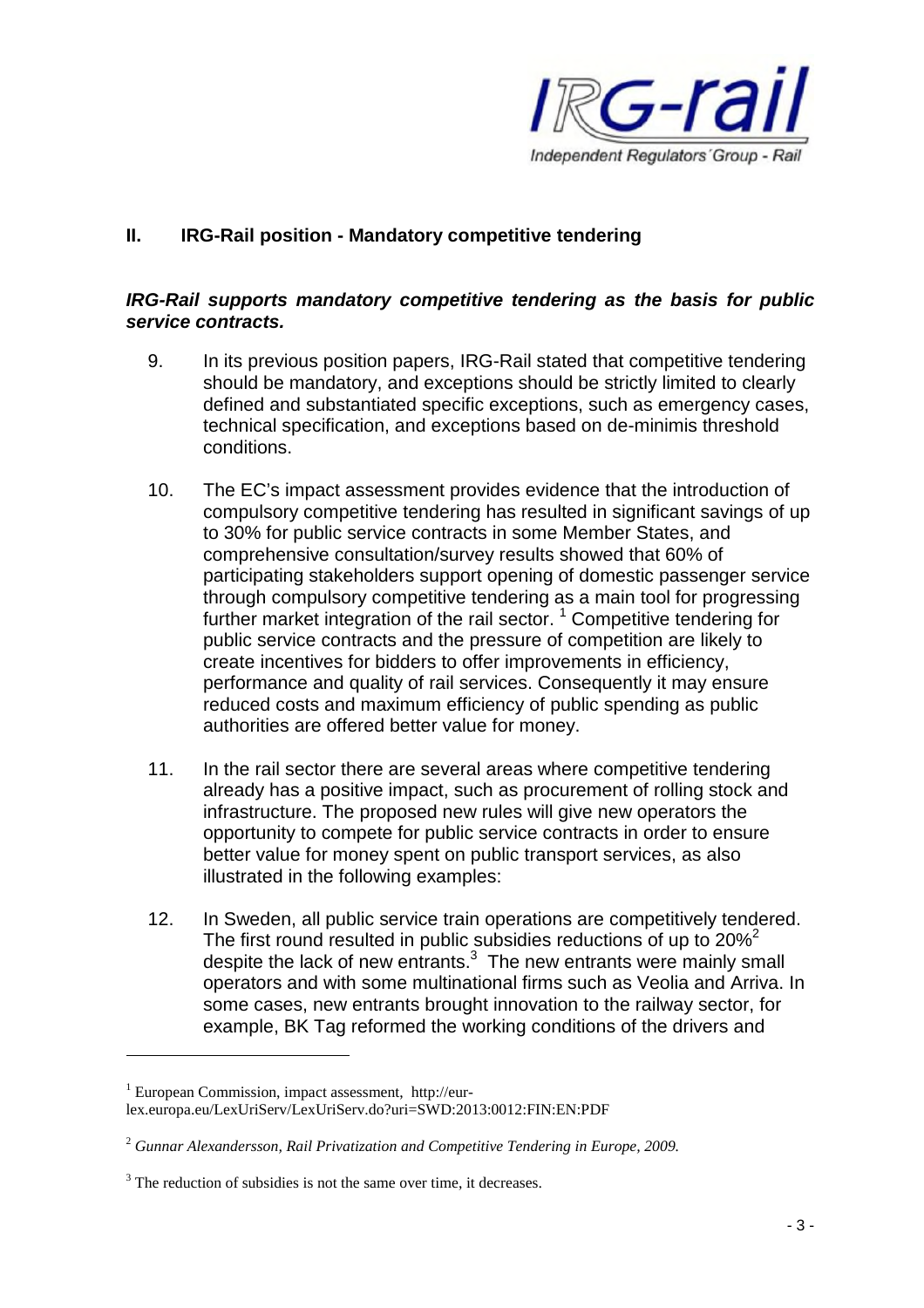

Tagkompaniet created a new pricing scheme with a more user-friendly booking system.

- 13. In the United Kingdom, the first rounds of bids were won by existing transport companies<sup>4</sup> and were accompanied by a reduction in subsidy. Since privatization of the railways, competitive tendering has resulted generally in a decrease of public funding. The franchise system has attracted a high number of competitors for franchises. This may be due to the absence of a dominant incumbent. It is worth noting that a preparatory phase is usually put in place by the franchising authority allowing it to discuss the specifications of the franchise with potential bidders and help them to better know the market and adapt the call for tenders.
- 14. In Germany, the number of bid winners other than the incumbent has grown progressively. The market share of competitors increased and competitors won 25% of new contracts in 2013.<sup>5</sup> This illustrates a positive development with regard to the development of a level playing field. Respective assessments on public procurement of regional passenger railway services in Germany, when comparing competitive tendering vs direct awards have come to the conclusion that the procurement price is up to 25 percent lower on tendered lines than on those with direct awards<sup>6</sup>.
- 15. The objections and counter-arguments that have been put forward to these proposals often suggest that competitive tendering *in isolation* may not be sufficient to realise the benefits of competition. Indeed, IRG- Rail's experience shows that competitive tendering alone may not be the universal remedy as long as other barriers exist. IRG-Rail therefore acknowledges that attention to framework conditions is crucial for competition to flourish.
- 16. A well-designed competitive bidding process should allow the potential participation of different railway undertakings in order to increase the value for money for customers and public transport authorities. One of the key determinants of the success of competitive tendering is the expertise of public authorities. They must not only have the necessary expertise to organise the tendering procedure, but also to monitor the successful bidder while the service is running (enforcement of the contract, risk management, and possible renegotiation etc.). The success of the

<sup>&</sup>lt;sup>4</sup> But those were not companies in the rail sector before the reform. For example Stagecoach was just a bus operator.

 $<sup>5</sup>$  DB, Annual competition report 2014, p. 18.</sup>

<sup>6</sup> *R. Lalive and A. Schmutzler, Auctions vs negotiations in public procurement : which works better ?, 2011*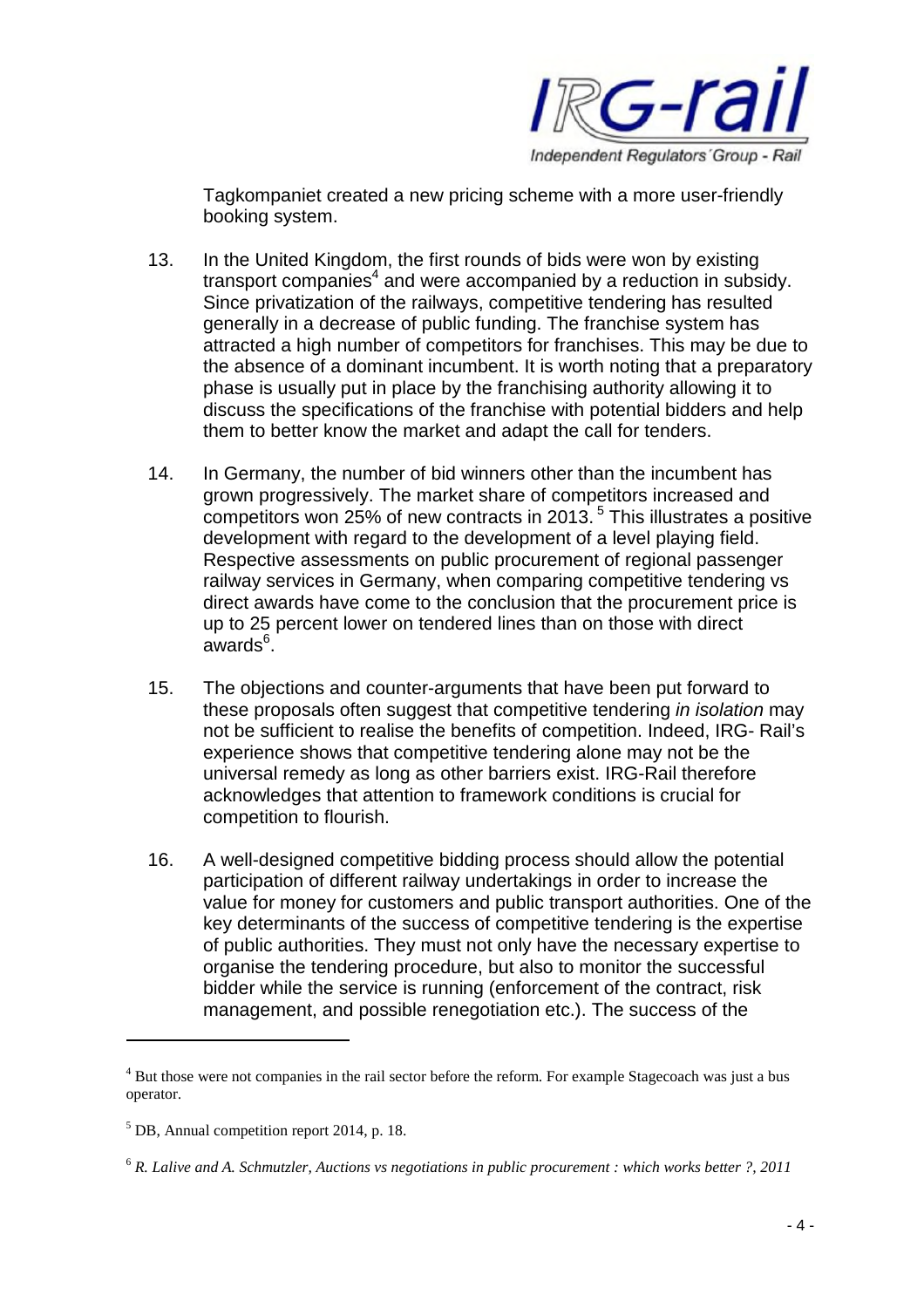

competition for the market also depends on how the bidding process is organised. Therefore, IRG-Rail believes that transparency is essential. Ex-ante transparency involves publishing the requirements of the awarding authority and ex-post transparency on the contract winner's performance. The risk of collusion by sharing full detailed information cannot be ignored.

- 17. Some academic work in economics shows that giving competent authorities a certain level of discretionary powers when choosing the winning bidder can also be an efficiency factor when combined with good transparency of the selection process. For example this allows the public authority to reject an over-optimistic tender. The discretionary power also allows the public authority to give some margin for innovation to the bidders, by not being too prescriptive in the call for tender. Transparency is one way to address the potential adverse effects of discretionary power. Consequently, a combination of transparency and discretionary powers of competent authorities is needed.
- 18. Generally speaking, another key determinant for the efficiency of competitive tendering is the nature and level of investments required to enter the market as this may constitutes a significant barrier to entry. Hence, in the railway sector, access to **rolling stock** is a concern. In several German regions, for instance, candidates tendering for public service contracts are required to provide their own rolling stock. Such an obligation may create a barrier to entry for small operators who may not have the capacity to finance such investments. This also raises the issue of the use of rolling stock once the contract has expired if its length is much shorter than the useful life of the purchased vehicles. This risk is more important for new entrants than for the incumbent, and is also more important for small operators than for larger ones. For instance in the UK, the winner of a tender tends to take over the assets and the staff of the previous train operator and to lease the rolling stock, thus, the level of investment required is much lower, reducing barriers to entry.
- 19. **Information:** Practical experience of competitive tendering in several Member States (for instance in the UK and in Germany) shows the importance of ensuring that asymmetric access to information does not act as a barrier for new competitors seeking to win a public service contract. All relevant information (such as technical specifications and asset conditions) must be made available to bidders as part of any bidding process
- 20. **Ticketing:** Bid-winners must have non-discriminatory access to ticket retail systems where necessary, and particularly in relevant stations. Experience shows that through-ticketing and revenue-redistribution systems can provide an effective solution to avoid discrimination.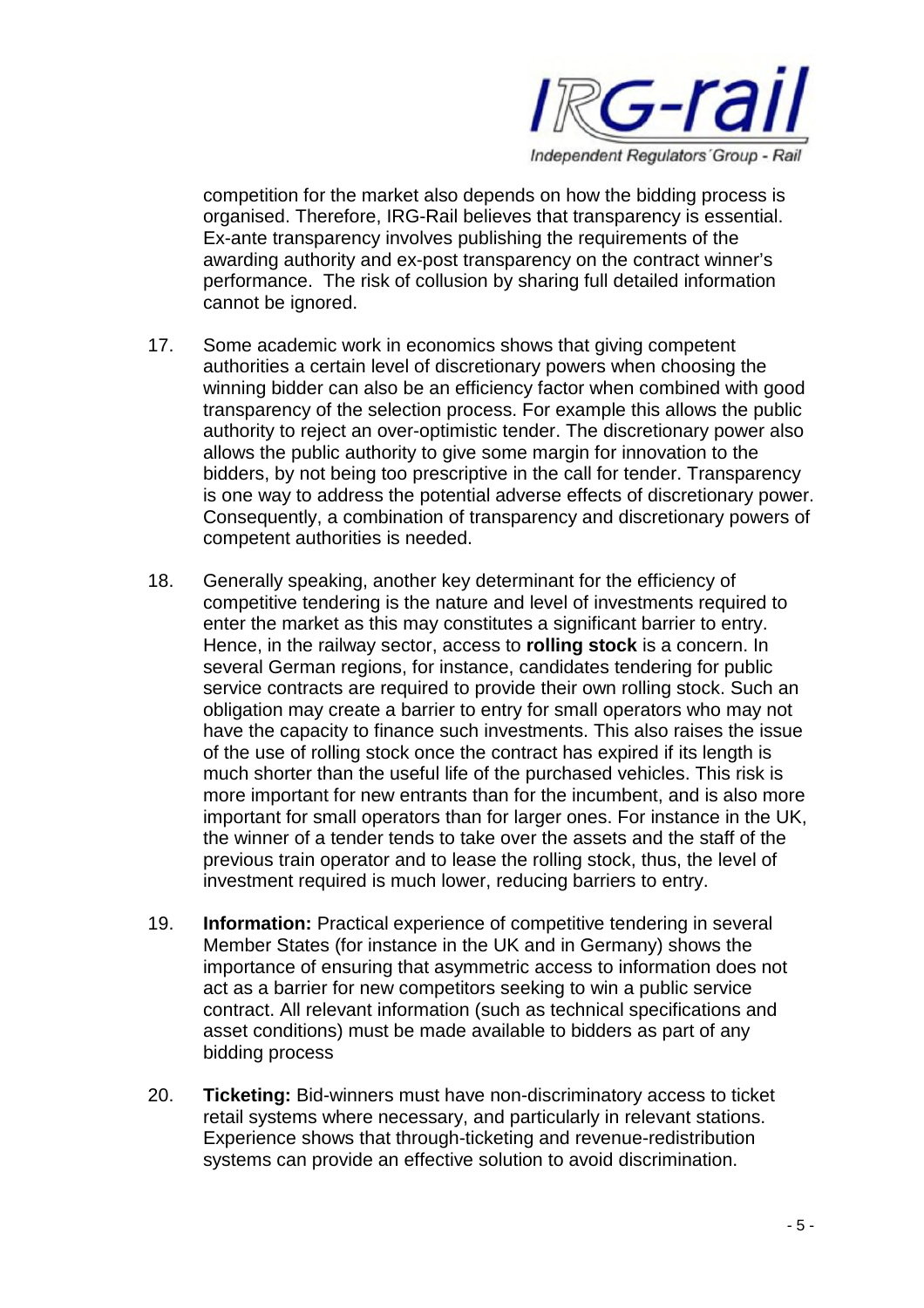

- 21. Another important issue is the allotment of networks<sup>7</sup>, that is to say the fact of splitting one large network into smaller ones. The separation into lots, tendered out separately, could facilitate the entry of small operators. It could also allow the competent authorities to have access to data to compare operators. However, this approach would also imply a potential loss of economies of scale and scope and a potential increase of transaction costs (process, contractualisation, fare coordination etc.). Therefore, competent authorities have to take into account these different aspects to define the optimal number of lots or size of lots for a public service contract under consideration. This is a question of tradeoff between gains from competition and diseconomies of scale.<sup>1</sup> One must consider that large monopolies are often organized in divisions (regional for example). Thus, the problem of diseconomies of scale may not exist in reality.
- 22. These practical examples, however, should not be seen as a valid argument against competitive tendering *per se*. On the contrary, this is a good reason for the Commission, Parliament and Member States to examine the enabling framework conditions mentioned above.
- 23. To conclude, IRG-Rail believes that it will be necessary to introduce mandatory competitive tendering of public service contracts, and tackle additional barriers at the same time with appropriate instruments for Member States and competent authorities. Clear and transparent tender procedures are required. Procedures should be designed to ensure that administrative costs of tendering are proportionate.
- 24. The Commission's proposal to introduce a greater degree of competition in the provision of rail services has encountered opposition in other areas, most notably on the issues of 'social dumping' and redundancies in the rail sector. IRG-Rail does not seek to involve itself with the terms and conditions of employment that pertain in different member states, as the negotiations between national governments and employee representatives are conducted at the national level. The social and employment conditions are one of the aspects to be tackled by Member States in opening its domestic market for competition but these are public policy choices and should not therefore be used as an argument against competitive tendering. However, IRG-Rail would like to point out that in UK where the rail market is open for competition, considerable increases in rail usage has been observed. This market growth has been

<sup>7</sup> See Baumstark, Ménard, Puccio, Roy, Yvrande-Billon, *Rapport PREDIT : Risques et avantages de l'allotissement dans les transports publics urbains de voyageurs,* 2007. French.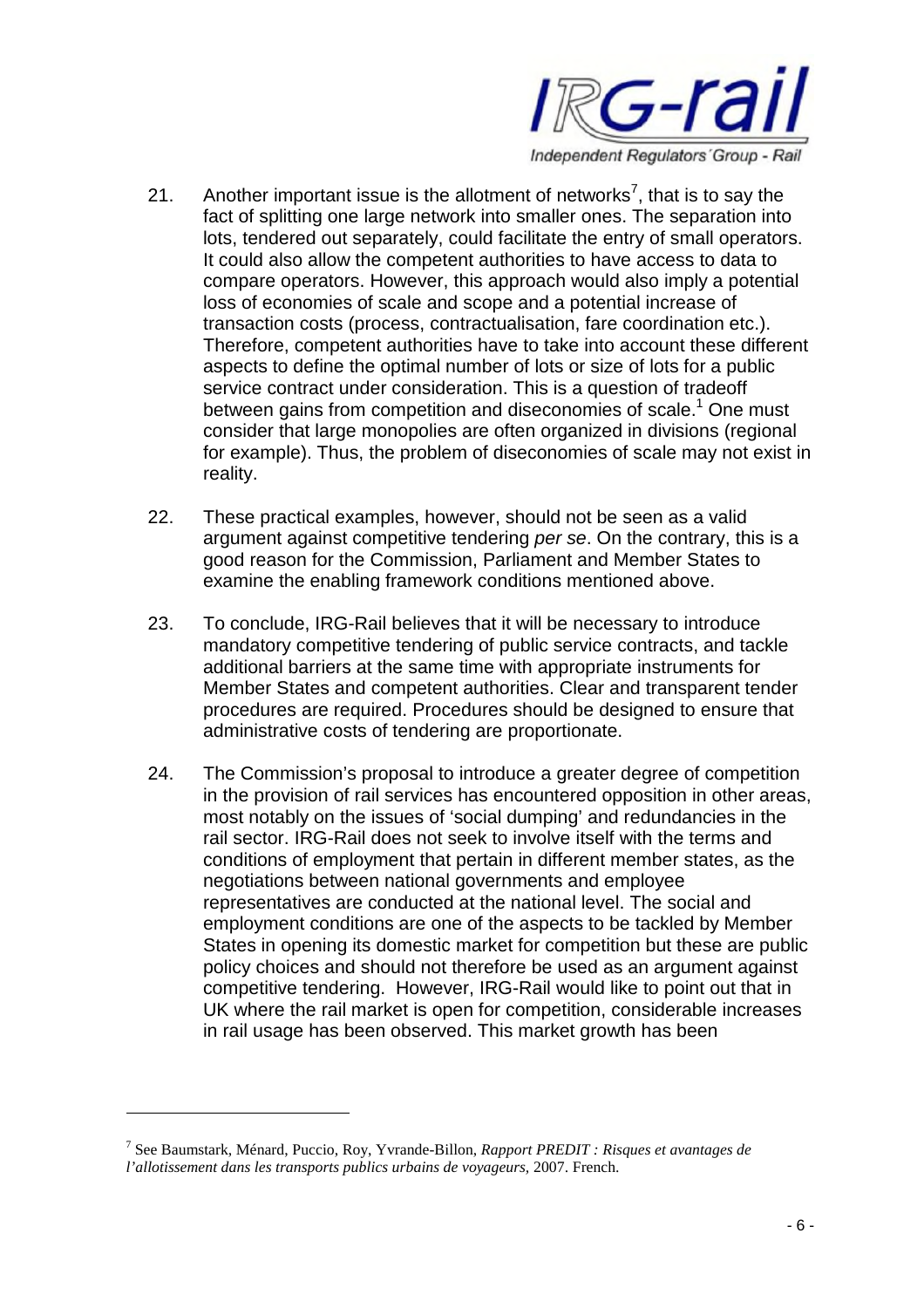

accompanied by an increase in the number of staff employed in the rail sector, and improvement in the salaries that they command.<sup>8</sup>

## **III. IRG-Rail major concerns about additional exceptions to competitive tendering**

*A. Direct award when efficiency criteria demonstrated – European Parliament proposal*

#### *Concern about exceptions perpetuating state of play, hindering improvements*.

- 25. EP's first reading in 2014 includes far-reaching exceptions which would allow Member States to directly award public service contracts. Specifically, there is a proposal to allow exceptions from competitive tendering if competent authorities are able to demonstrate that a number of efficiency criteria, which have been set out in their public transportation plans, are satisfied through direct award. In this case, public authorities would have to justify such a decision to the regulatory body. If the regulatory body considers that the requirements are not met, it would be able to oblige the competent authority to award the next contract through competitive tendering.
- 26. IRG-Rail believes that direct award of public service contracts should only be permitted in a limited and clearly-defined number of cases. Reasons for invoking such exceptions should be fully substantiated by competent authorities and open to appeals by courts or other independent authorities.
- 27. IRG-Rail has several concerns with these proposals as these requirements leave extensive room for manoeuvre for competent authorities who may prefer to keep direct award as a general instrument, thus perpetuating the status quo. As a result, the respective part of the market would remain only partially or even non-liberalised, and the Single European Railway Area will remain incomplete.

## *Concerns about design and arrangement of the proposal*

## **Efficiency criteria vague and not appropriate**:

<sup>&</sup>lt;sup>8</sup> Realising the Potential of GB Rail: Final report of the rail value for money study: Sir Roy McNulty, 2011, p193-195; *http://orr.gov.uk/\_\_data/assets/pdf\_file/0017/1709/rail-vfm-detailed-report-may11.pdf*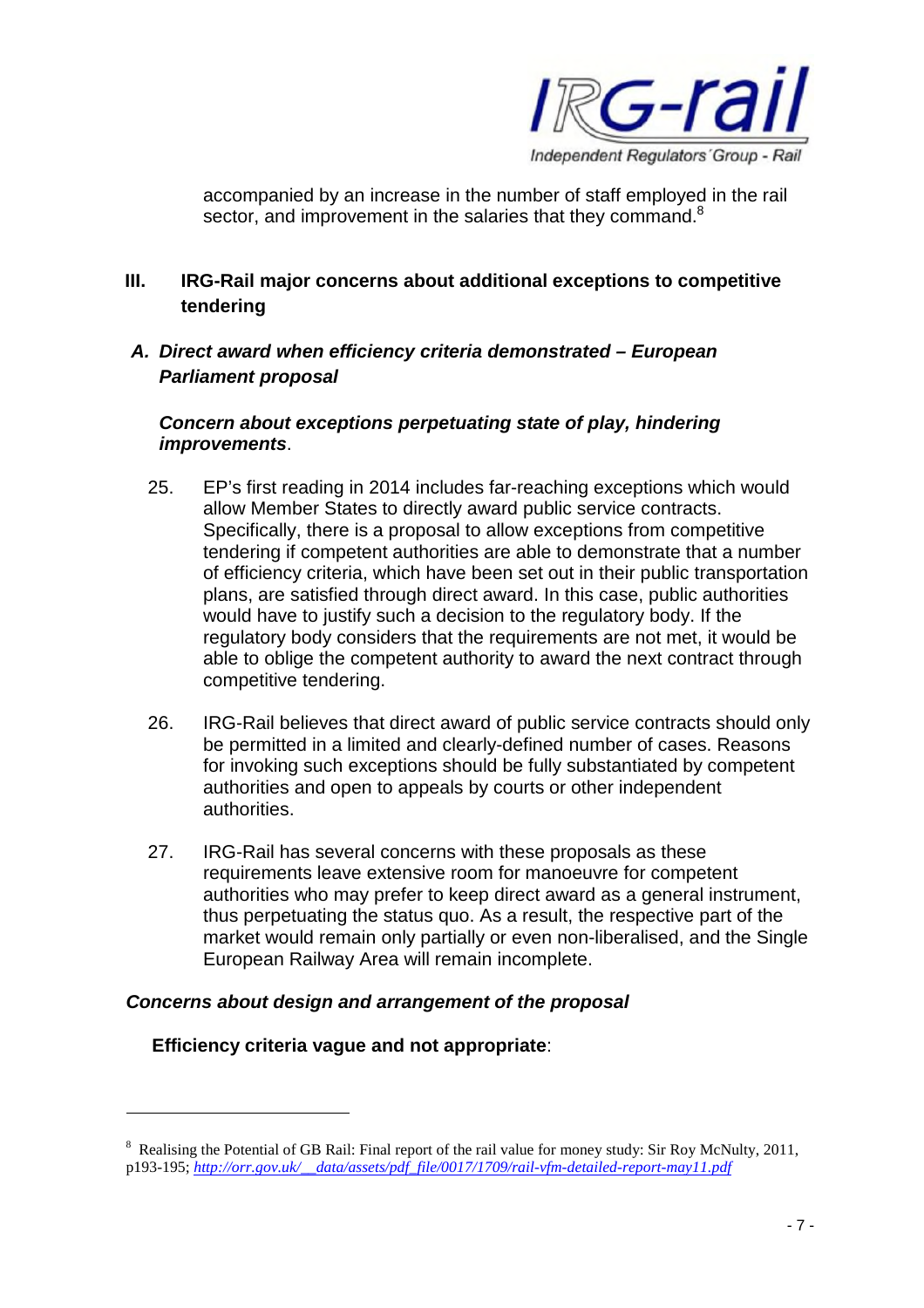

- 28. According to the EP proposal, Member States would be required to set out in their public transport plans the following "efficiency criteria" for passenger rail services covering *punctuality, cost-efficiency, frequency of services, customer satisfaction and the quality of rolling stock.* Member States would be allowed to directly award public service contracts if they can demonstrate that these efficiency criteria can be satisfied through direct award. IRG-Rail fears that in practice it would be impossible to evaluate and conclude the appropriateness and success of a public service contract on the basis of those criteria. Each criterion leaves too much room for interpretation. Their application is not clear and it is not clear to which impact and goal the "criteria" should be related in order to ensure efficiency. Furthermore, while one would need "input criteria" in order to ensure an assessment of efficiency, the proposed criteria seem to be "output criteria", and are therefore insufficient to provide a measure of efficiency.
- 29. Another key issue is that it will be very difficult to assess *a priori* if a railway undertaking can fulfill these criteria (in particular for punctuality or customer satisfaction), unless performances levels are set too low, for instance because they are determined with regard the past performances of the incumbent. It would be necessary to compensate by imposing strong financial incentives (bonus/malus system) linked to those criteria within the contract, but this direct award with efficiency criteria may not be more efficient than a traditional direct award with the same type of financial incentives.
- 30. Secondly, assuming that only the relevant criteria<sup>9</sup> are kept, the competent authority would need to define challenging but achievable targets and obtain data for the purpose of comparison. Additional safeguards would be crucial in this exercise. One approach, which IRG-Rail would consider in this context, could be the use of yardstick competition<sup>10</sup>.

 $9$  It is difficult to define which are relevant. The best choice may be to keep only the cost-efficiency criteria while controlling at the same time quality (rolling stock, punctuality, etc.).

 $10$  In Japan, for instance, yardstick competition in railways is applied. The Ministry of Land, Infrastructure and Transport uses a yardstick competition approach to increase efficiency among existing railway companies. Yardstick competition is seen as competition among rail operators operating in different markets. Under this approach, the Ministry sets up several performance measures such as operating cost and evaluates rail operators' performance. For example, if a rail operator performs worse than other operators, then, as a penalty, the Ministry does not approve the fare level desired by the operator. For the less efficient rail operator, the costs taken into account for the fare level are the standard costs and not the actual costs which are higher. On the other hand, if an operator's performance is better than that of others, then the fare level for the more efficient rail operator, whose actual costs are lower than the standard costs, are set at the average of the actual costs and the standard costs. Thus any monopolistic behaviour can be counterbalanced to some degree by this approach. Mizutani's (1997) results, based upon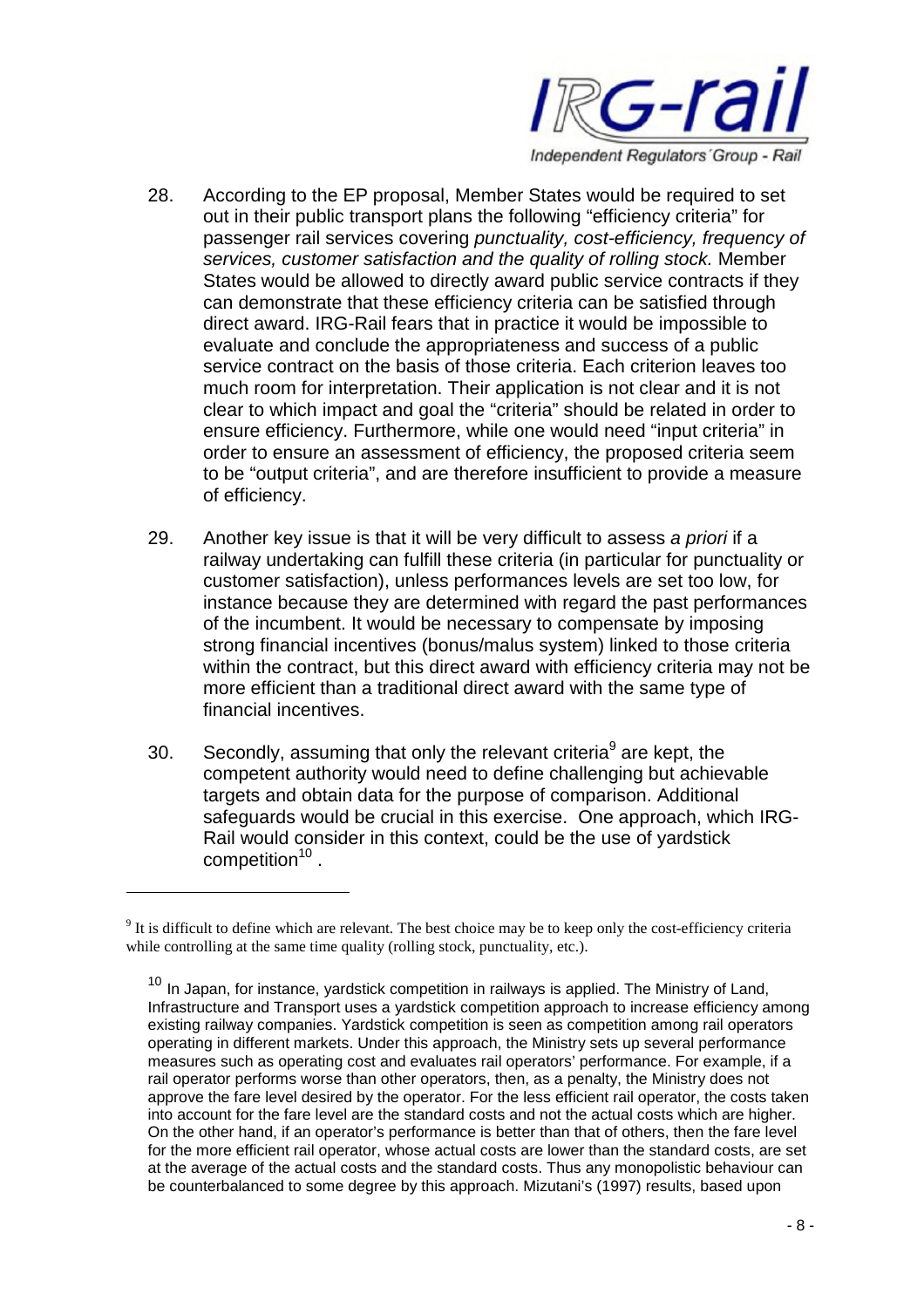

- 31. Yardstick competition can be seen as a means to introduce some "virtual" competition into industries where market competition is either not viable or not desired. Indeed, if there are several comparable firms operating in markets characterized by a natural monopolistic structure, the regulator<sup>11</sup> could devise an approach that specify the revenues of each firms as a function of the firm's relative performance with respect to its peers. The regulator who uses such a regulatory approach could be able to reduce its disadvantageous position with regard to asymmetry of information when formulating the regulatory policy and, at the same time, create incentives for firms to be efficient.
- 32. Against this background, it might be useful to assess if yardstick competition could be an appropriate safeguard for the European rail market, taking into account the specificities of Member States. In Member States where the national passenger market is not open to competition, data collection may only represent the (potentially inefficient) incumbent. However, if such a country has a decentralized system of rail transport management in different regions/ counties where different competitors are active, the use of yardstick competition could still allow the most efficient one to be identified. There can be differences between them, for example in terms of local management. Yardstick competition would allow to identify the one with best practices and could be seen as a tool to collect performance data. This first assessment already shows the complexity of potential safeguards which IRG-Rail would consider a must if the EP proposal would be applied.
- 33. Therefore, IRG-Rail has serious concerns with the EP proposal, and concludes that these criteria cannot serve as an appropriate instrument
	- to ensure an assessment of efficiency
	- to ensure an appropriate level of objectivity and
	- to avoid "easy-to-fulfill" options.

#### **Role of the regulatory body (RB), procedure and scope of examination unclear and inappropriate:**

34. According to the EP proposal, the regulatory body is required to evaluate the reasons provided by the competent authority for the direct award (either on the basis of complaints or acting on its own initiative) and must take a decision with regard to the contract in question. No later than two

Japanese railways' data set, have shown that yardstick competition among large private railways has a significant statistical effect on costs reduction.

 $11$  Regulator in the broad sense as it includes organizing authorities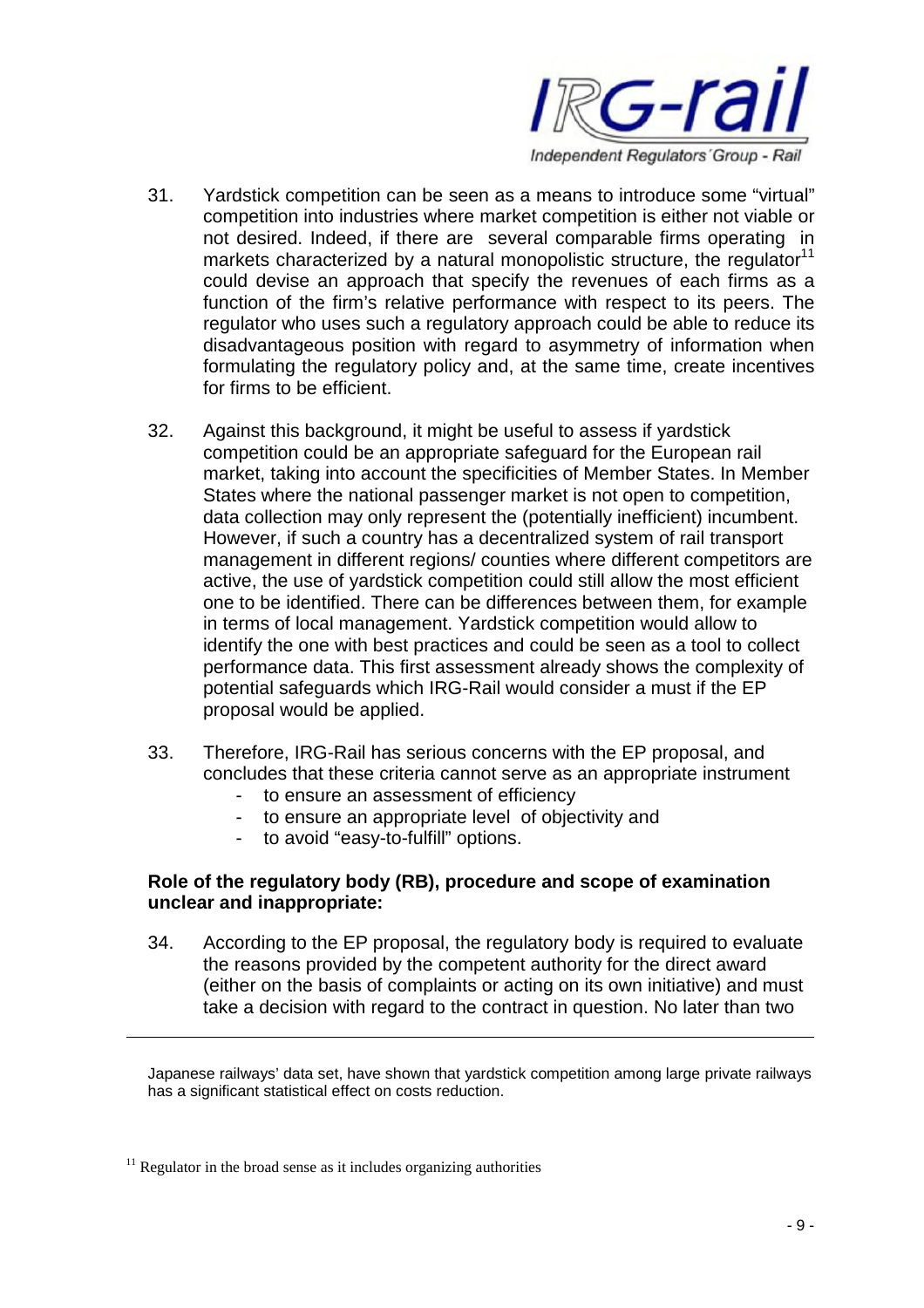

years before the end of the directly awarded contract, the regulatory body is required to assess whether the requirements have been complied with and, if it concludes that this is not the case, it can oblige the competent authority to tender a new public service contract. In this regard, IRG-Rail questions whether the regulatory body can oblige the competent authority to tender a new public service contract immediately or for the next contract period.

- 35. IRG-Rail considers the added value of these requirements as limited. According to the EP proposal, the regulator will be involved at a very late, *ex post* stage of the procedure. The regulatory body will be in charge of assessing tender relevant criteria while in most Member States the regulatory bodies do not yet have the necessary experience. If such a competence is retained the regulatory bodies would need to build the necessary expertise and collect data in this area,<sup>12</sup> Notably with regard to the supervision of performance and efficiency criteria mentioned in the EP proposal, a high level of expertise and additional resources would likely to be required to ensure a robust level of regulatory assessment and supervision.
- 36. Concerning the supervision by regulatory bodies of reasons for direct award, the amendment proposed by the EP is not clear. If the regulatory body finds against the direct award, it is not clear whether the contract is then void and whether and how rail services can still be provided. The position of would-be competitors is also unclear as they may be obliged to wait until the end of the directly-awarded contract. In combination with the general nature of the "criteria" themselves, supervisory instruments and competences seem insufficient. In light of these uncertainties, and in combination with the general nature of the "criteria" themselves, supervisory instruments and competences seem insufficient.
- 37. In any case, if further exceptions to competitive tendering are to be advocated by Member States, IRG-Rail believes that there is a role for courts or national regulatory bodies to ensure that competent authorities do not use these exceptions to unreasonably block competition for public service contracts.

<sup>12</sup> A number of Member States have authorities responsible for verifying public tendering rules. The EP proposal does not indicate how powers concerning the tendering procedure in question should be distributed.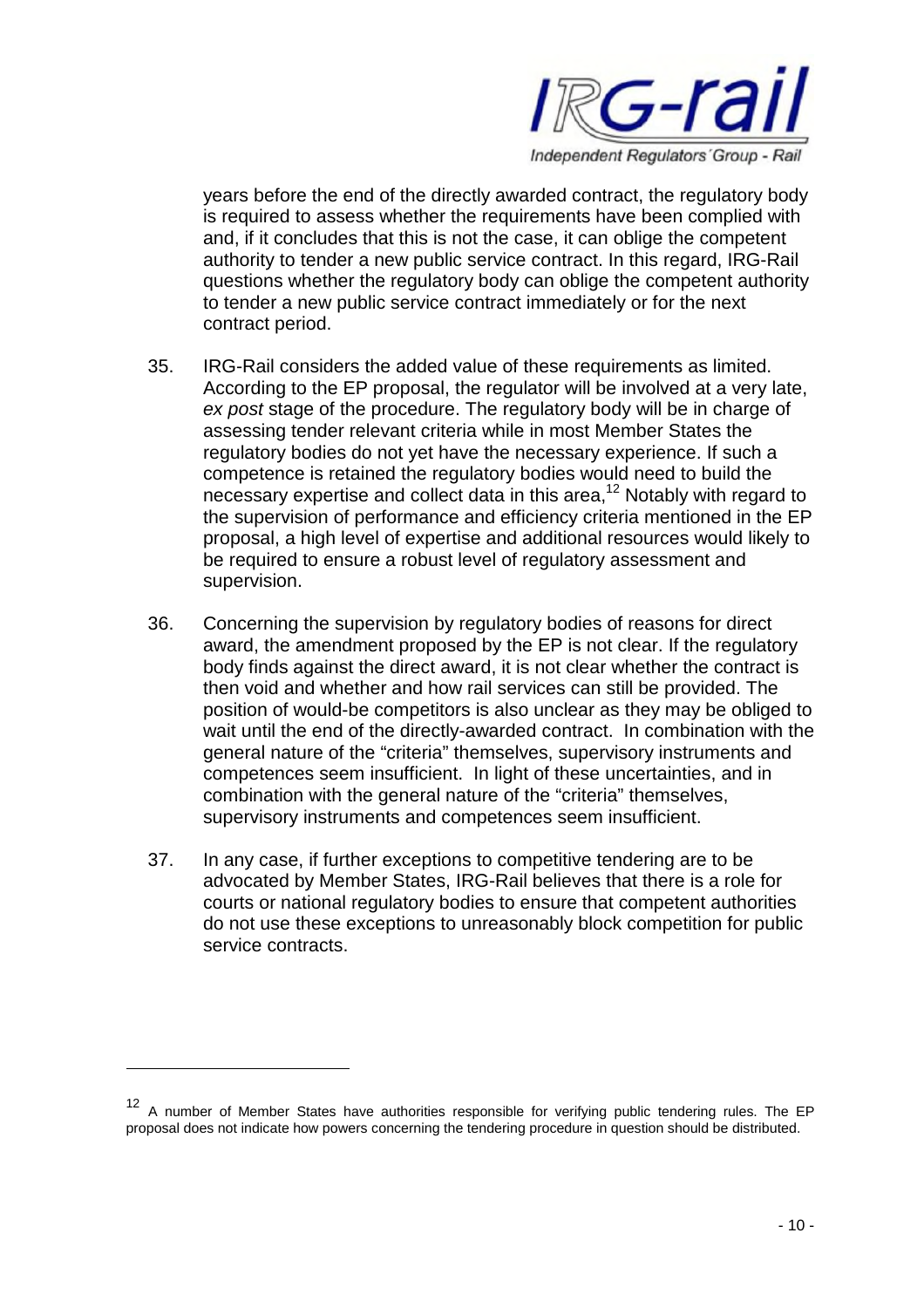

### *B. Other exceptions - direct award of public service contracts – Latvian Presidency proposal put forward in January 2015*

- 38. The Latvian Presidency proposal of January 2015 recognises that the market for competitive tendering may not be sufficiently mature and developed in some Member States for full-blown tendering procedures. It therefore allows competent authorities to adopt a less burdensome and lengthy procedure, with parties invited to express an interest rather than having to participate in fully-fledged open tenders.
- 39. IRG-Rail strongly supports the need for a high level of transparency to ensure that all market actors are well-informed and able to get the best outcome for users and funders. Therefore, IRG-Rail welcomes the obligation for competent authorities to publish an information notice containing a detailed description of the public service contract to be awarded. Legislation should however clarify when, where this information notice should be published, including publication in the EU Official Journal. Where appropriate, legal consequences of such publication should be clarified. The core elements to be included in the information notice may also be specified. This principle of transparency should also apply to the transport plan which should be easily accessible.
- 40. In these circumstances, when no more than one operator has expressed such an interest, the proposal acknowledges that direct award of a public service contract can be an effective option, provided that, as mentioned in the Presidency text, the absence of competition is not the result of an artificial narrowing-down of the procurement parameters, and that there are no reasonable alternatives.
- 41. It is to be noted that the proposal oversimplifies the negotiation procedures laid down in the Concessions Directive (2014/24 Directive). These procedures are limitative, subject to a number of conditions and criteria (delays, information publication). Any compromise proposal should be consistent with the conditions laid down in the Concessions Directive to prevent any procedure from favouring any specific railway undertaking.
- 42. Firstly, with regard to the Latvian proposal that the information notice must contain a "*detailed description of the services that will be the subject of the contract to be awarded as well as the type and the duration of the contract",* it should be noted that the different means to call for competition in the Concessions Directive are strictly limited in time and the type of information provided is listed in the directive. In addition, without having any previous experience with competitive tendering it will be difficult for the competent authorities to initiate a proper competitive call.
- 43. Secondly, with regard to delays, the proposal introduces a ceiling of *60 days following the publication of the information notice for the operators*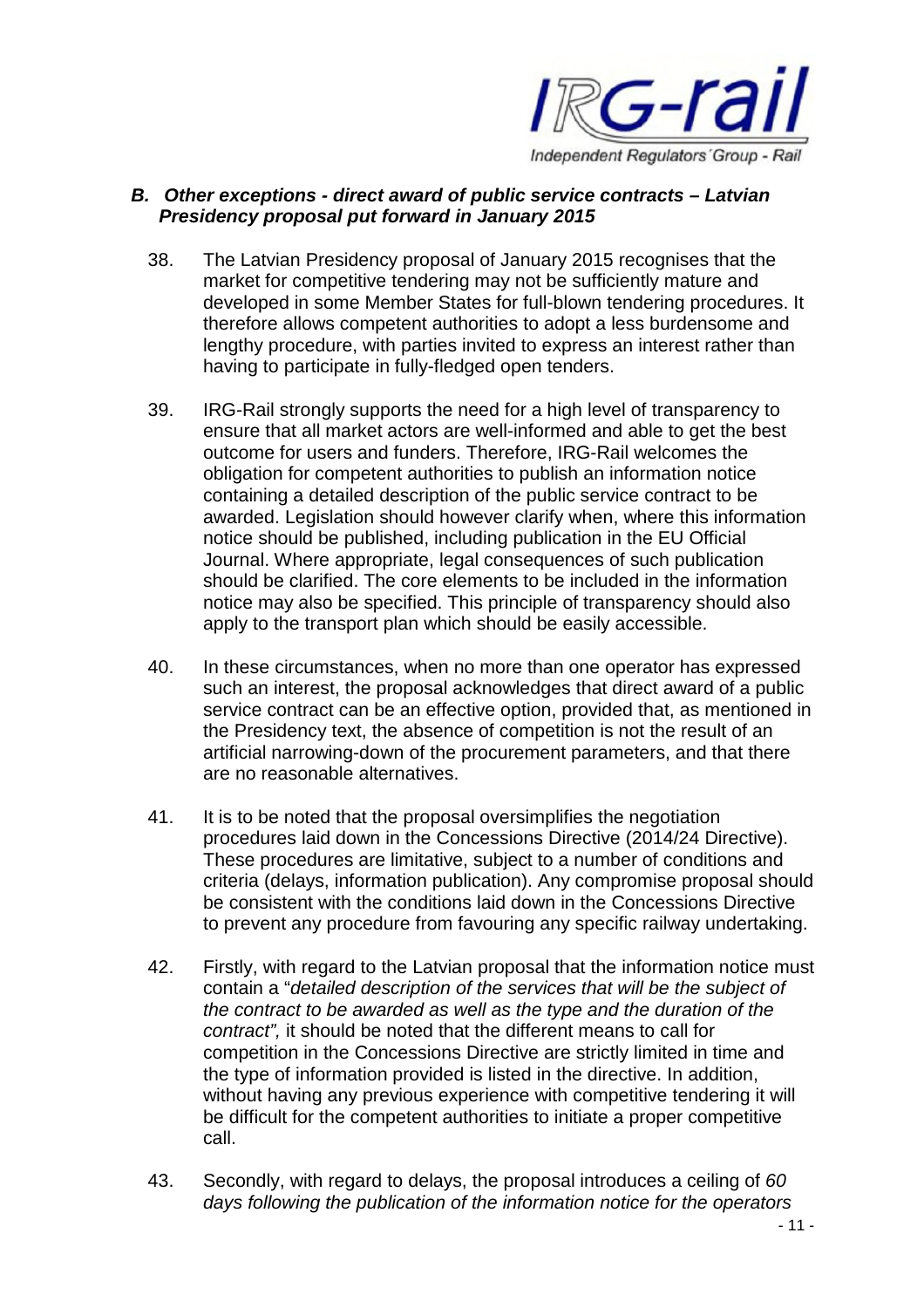

*may express their interest.* It should be considered whether such a delay is long enough, especially for the large contracts where it is more difficult for a railway undertaking to prepare the call.

- 44. Thirdly, the proposal introduces three cumulative conditions in order not to launch the tender:
	- *only one operator has expressed its interest to participate in the procedure to award the public service contract ;*
	- *the absence of competition is not the result of an artificial narrowing down of the parameters of the procurement;*
	- *when no reasonable alternative or substitute exists.*
- 45. IRG-Rail notes that the last criteria should be more explicit. We wonder how to substantiate the artificial narrowing down of the parameters of the procurement. For instance, the specifications could be either too narrow (e.g. a specific rolling stock) or too vague so that only one railway undertaking responds to the call. The third criteria related to the reasonable alternative or substitute seems to be close to the first one. Indeed, there is no other alternative where there is potentially only one railway undertaking who has manifested its interest.
- 46. In any case, IRG-Rail strongly recommends that the competent authority should publish its decision to directly award the contract and its justification according to the three criteria.
- 47. Any party that has been affected should be able to lodge a complaint and IRG-Rail would suggest including a complaint mechanism. This would ensure that potential competitors are able to challenge the competent authority's decision to go down this award route, if they feel that there has been an "artificial narrowing down of the parameters of the procurement" or alternatives have not been assessed appropriately. In this case, the complainant should be able to appeal to courts or an independent body, e.g. the regulatory body. The regulatory body or any other independent body should be a competent to assess whether the conditions were satisfied and fully substantiated.
- 48. IRG-Rail acknowledges that there may be a need for the compromise proposal permitting direct award of public service contracts in the case of special technical specifications for isolated rail systems, but consider that the scope of such rail systems should be clearly defined and substantiated. Clarification is also needed on criteria applicable to "differ significantly".
- 49. Similarly, IRG-Rail supports the possibility of direct award in an emergency (eg: financial failure of an operator or a withdrawal of a safety certificate or a license) but the definition of emergency measures as